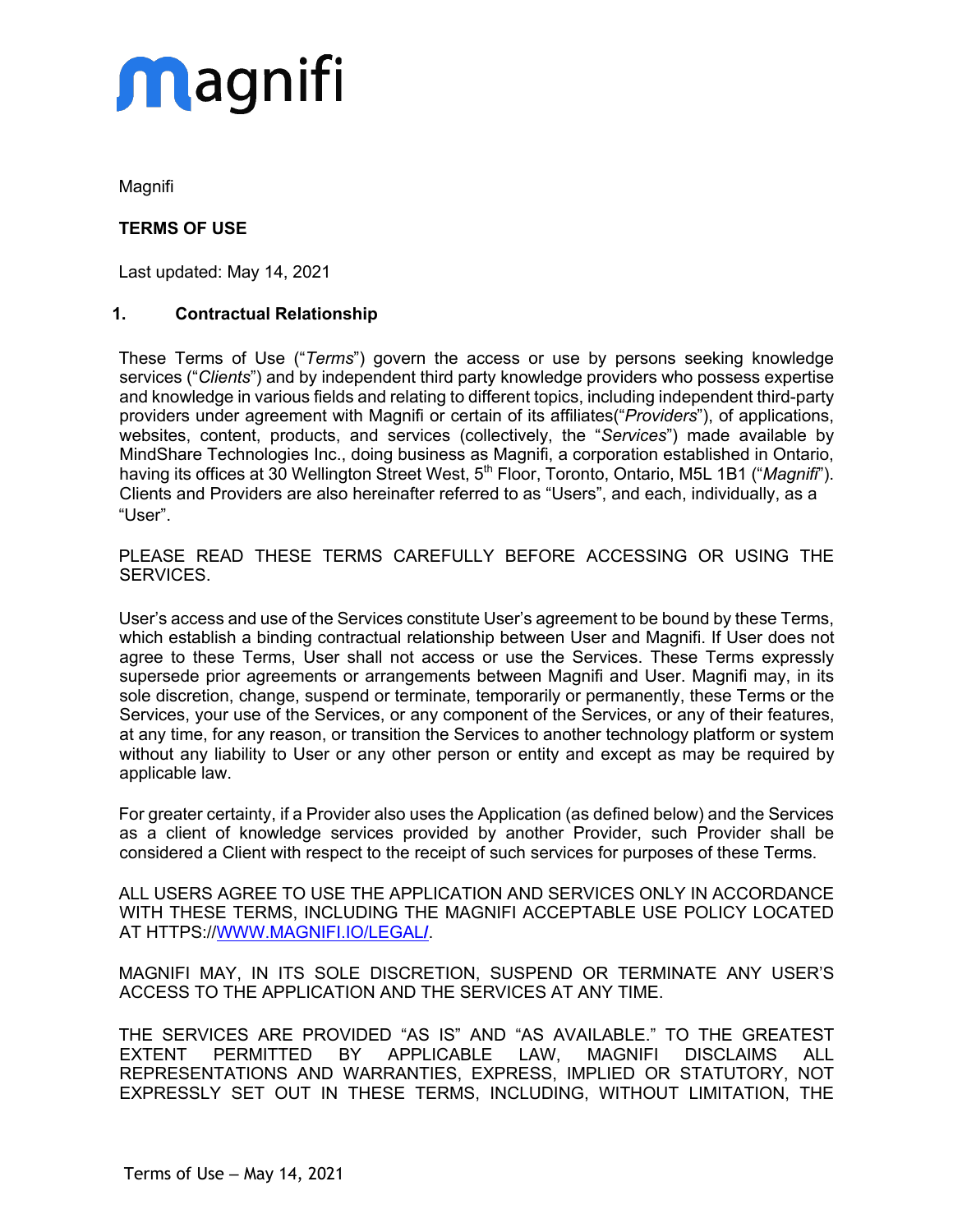IMPLIED WARRANTIES OF MERCHANTABILITY, FITNESS FOR A PARTICULAR PURPOSE AND NON-INFRINGEMENT. IN ADDITION, MAGNIFI MAKES NO REPRESENTATION, WARRANTY, OR GUARANTEE REGARDING THE RELIABILITY, TIMELINESS, QUALITY, SUITABILITY OR AVAILABILITY OF THE SERVICES OR ANY SERVICES REQUESTED THROUGH THE USE OF THE SERVICES OR THE APPLICATION, OR THAT THE SERVICES WILL BE UNINTERRUPTED OR ERROR-FREE. MAGNIFI DOES NOT REPRESENT, WARRANT, OR GUARANTEE THE QUALITY, SUITABILITY, SAFETY, RELIABILITY, OR ABILITY OF PROVIDERS.

USER AGREES THAT THE ENTIRE RISK ARISING OUT OF USER'S USE OF THE SERVICES, AND ANY SERVICE REQUESTED OR PROVIDED IN CONNECTION THEREWITH, REMAINS SOLELY WITH USER, TO THE MAXIMUM EXTENT PERMITTED BY APPLICABLE LAW.

Supplemental terms may apply to certain Services, such as policies for a particular event, activity or promotion, and such supplemental terms will be disclosed to User in connection with the applicable Services. Supplemental terms include, without limitation, Magnifi's Acceptable Use Policy located at https://www.magnifi.io/legal/, its Privacy and Data Protection Policy located at https://www.magnifi.io/legal/ and its Complaint Policy located at https://www.magnifi.io/legal/, all of which are in addition to, and shall be deemed a part of, these Terms for the purposes of the applicable Services. Supplemental terms shall prevail over these Terms to the extent of a conflict with respect to the applicable Services.

Magnifi may in its sole discretion amend the Terms and/or any supplemental terms, or any portion thereof, in whole or in part, related to the Services from time to time. These amendments may include changes to any portion of the Services including, without limitation, the nature of the Services, and the applicable charges. In the event of an amendment, the revised Terms and/or supplemental terms, as the case may be, will be posted to the applicable Service. If User does not agree with any such amendment, User may refuse same and rescind or cancel User's use of the Services without cost, penalty or cancellation fee (provided that Providers acknowledge and agree that a month's prepaid Paid Subscription (as defined below) will not be refunded in such event). In the event these Terms and/or any supplemental terms, as the case may be, are restricted, suspended or amended, Magnifi will provide User advance notice at least 30 days before the amendment comes into effect by posting the amended Terms and/or supplemental terms, as the case may be, to the applicable Service, and where applicable, by sending User notice using any contact information that may be available to Magnifi and setting out the new clause, or the amended clause, as the case may be, and how it reads formerly, as well as the date on which the change will come into effect. User's continued access or use of the Services after such posting constitutes User's express consent to be bound by the Terms, or supplemental terms, as the case may be, as amended.

Our collection and use of personal information in connection with the Services is governed by Magnifi's Privacy and Data Protection Policy located at https://www.magnifi.io/legal/.

### 2. The Services

The Services constitute a technology platform that enables Clients to use Magnifi's mobile applications or websites provided as part of the Services (each, an "*Application*") to search for and connect, using such methods as may be available as part of the Services, which may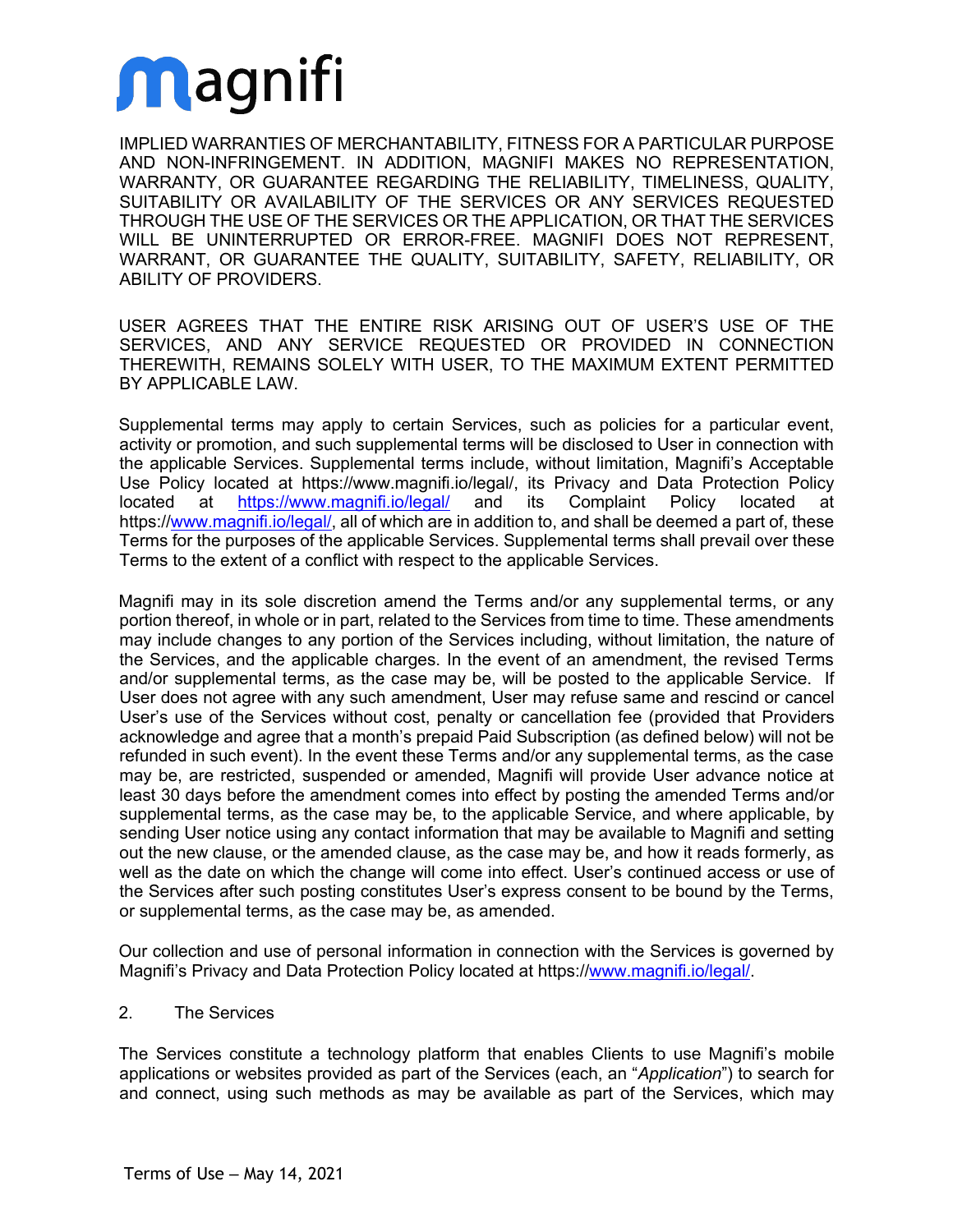include messaging (individual and group), live voice, video and virtual reality sessions, with Providers.

For greater certainty, these Terms apply to all Users. Unless otherwise agreed by Magnifi in a separate written agreement with Client, the Services are made available solely for Client's personal use. CLIENT ACKNOWLEDGES THAT MAGNIFI DOES NOT PROVIDE KNOWLEDGE SERVICES AND THAT ALL SUCH SERVICES ARE PROVIDED BY THE PROVIDERS WHO ARE NOT EMPLOYED BY MAGNIFI OR ANY OF ITS AFFILIATES.

#### 2.1. License.

Subject to User's compliance with these Terms, Magnifi grants User a personal, limited, nonexclusive, non-sublicensable, revocable, non-transferrable license to: (i) access and use the Application on User's computer or personal device(s) solely in connection with User's use of the Services; and (ii) access and use any content, information and related materials that may be made available through the Services, in each case solely for User's personal use. Any rights not expressly granted herein are reserved by Magnifi and its licensors.

#### 2.2. Restrictions.

User may not: (i) remove any copyright, trademark or other proprietary notices from any portion of the Services; (ii) reproduce, modify, prepare derivative works based upon, distribute, license, lease, sell, resell, transfer, publicly display, publicly perform, transmit, stream, broadcast or otherwise exploit the Services except as expressly permitted by Magnifi; (iii) decompile, reverse engineer or disassemble the Services except as may be permitted by applicable law; (iv) link to, mirror or frame any portion of the Services; (v) cause or launch any programs or scripts for the purpose of scraping, indexing, surveying, or otherwise data mining any portion of the Services or unduly burdening or hindering the operation and/or functionality of any aspect of the Services; or (vi) attempt to gain unauthorized access to or impair any aspect of the Services or its related systems or networks.

#### 2.3. Provision of the Services.

Clients acknowledge that the Services may be made available by or in connection with Providers including, but not limited to, professionals who may or may not be holders of various permits, authorizations, certifications or licenses required by applicable laws. Magnifi makes no representation, warranty or guarantee that the Provider has the permits, authorizations, certifications or licenses required by applicable laws, if any. Magnifi does not confirm, and is not responsible for confirming, that Providers have permits, authorizations, certifications or licenses required by applicable laws, if any.

### 2.4. Third Party Services and Content.

The Services may be made available or accessed in connection with third-party services and content (including advertising) that Magnifi does not control. User acknowledges that different terms of use and privacy policies may apply to their use of such third party services and content. Magnifi does not endorse such third party services and content and in no event shall Magnifi be responsible or liable for any products or services of such third party services. Additionally, Apple Inc., Google, Inc., and/or their applicable international subsidiaries and affiliates will be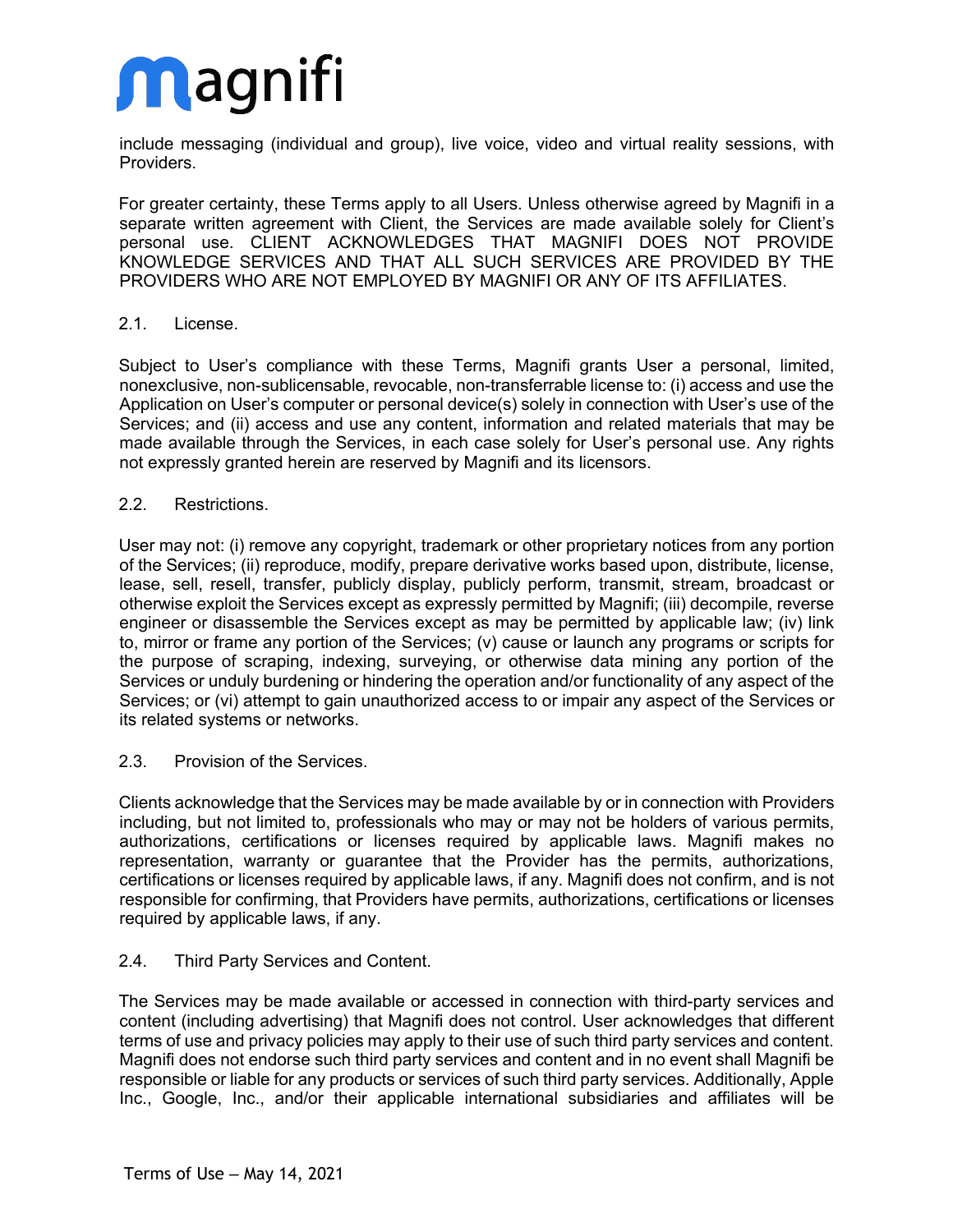thirdparty beneficiaries to this contract if User accesses the Services using Applications developed for Apple iOS and Android mobile devices, respectively. These third-party beneficiaries are not parties to these Terms and are not responsible for the provision or support of the Services in any manner. User's access to the Services using these devices and Applications is subject to the terms set forth in the applicable third-party beneficiary's terms of service.

### 2.5. Ownership.

The Services and all rights therein are and shall remain Magnifi's sole property or the property of its licensors. Neither these Terms nor User's use of the Services convey or grant to User any rights: (i) in or related to the Services except for the limited license granted above; or (ii) to use or reference in any manner Magnifi's company and business names, logos, product and service names, trademarks or service marks or those of its licensors.

### 2.6. Termination.

User acknowledges and agrees that Magnifi may, in its sole discretion, change, suspend or terminate, temporarily or permanently, the User's Account (as defined below) or any request for knowledge services at any time, for any reason, without liability to User or any other person or entity. Client may, if permitted by Magnifi, elect to cancel a request for knowledge services, if such cancellation occurs more than 24 hours before the knowledge services are scheduled. Cancellation by a Client 24 hours or less before the knowledge services are scheduled will result in a US\$20 fee for the missed appointment ("*Cancellation Charge*"). Client hereby acknowledges and agrees to pay such Cancellation Charge.

### 3. Use of the Services

### 3.1. Accounts.

In order to use the Services, User must register for and maintain an active Services account ("*Account*"). User must be at least 18 years of age, or the age of legal majority in User's jurisdiction (if higher than 18), to obtain an Account. Account registration requires User to submit to Magnifi certain personal information, such as User's name, address, mobile phone number and age, as well as at least one valid payment method (either a credit card or accepted payment partner and in the case of Providers, account information to receive payment). User agrees to maintain accurate, complete, and up-to-date information in User's Account. User's failure to maintain accurate, complete, and up-to-date Account information, including having an invalid or expired payment method on file, may result in User's inability to access and use the Services or Magnifi's termination of the User's Account. User is solely responsible for all activity that occurs under User's Account, and User agrees to maintain the security and secrecy of User's Account username and password at all times. Unless otherwise permitted by Magnifi in writing, User may only have one Account.

If User has registered for an Account, it is User's sole and absolute responsibility to keep User's password and other Account information confidential and secure. In the event that User's password and/or Account are used without User's consent or that User discovers any other breach of security, User agrees to promptly notify Magnifi at support@magnifi.io. Magnifi is not responsible for User's failure to comply with this clause, or for any delay in closing User's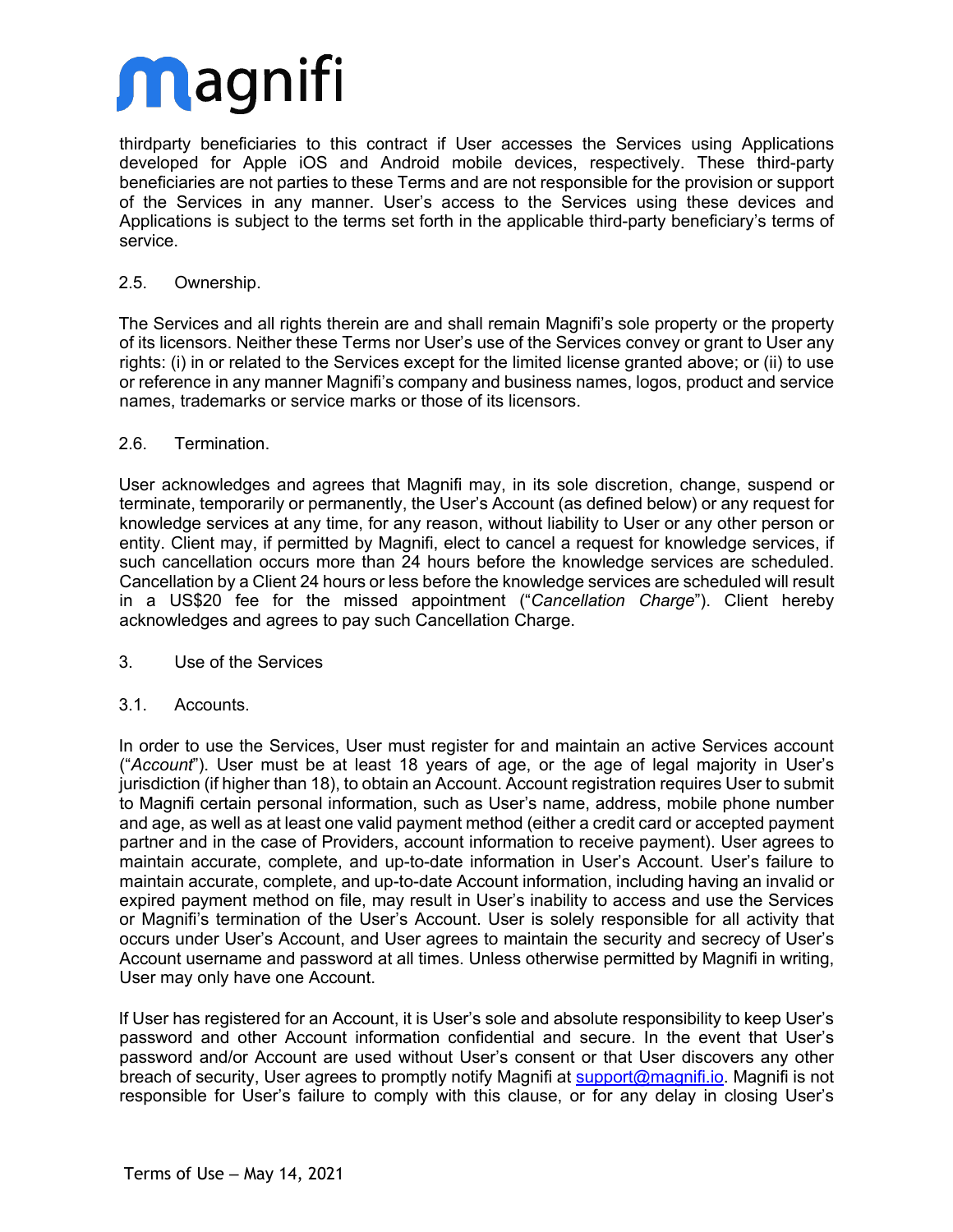Account after User has reported a breach of security to Magnifi. User is solely responsible for any and all activities which occur under User's Account.

### 3.2. Requirements and Conduct.

Users agree to comply with the Magnifi Acceptable Use Policy found at https://www.magnifi.io/legal/. The Services are not available for use by persons under the age of 18, or the age of legal majority in User's jurisdiction (if higher than 18). User may not authorize third parties to use User's Account. User may not assign or otherwise transfer User's Account to any other person or entity. User agrees to comply with all applicable laws at all times when using the Services, and User may only use the Services for lawful purposes. The requirement to comply with applicable laws in these Terms includes, without limitation, with respect to a Provider, ensuring that the Provider is fully compliant with the laws applicable in its jurisdiction as well as the jurisdiction of the User to whom it provides knowledge services. In certain instances, User may be asked to provide proof of identity to access or use the Services, and User agrees that User may be denied access to or use of the Services if User refuses to provide proof of identity.

#### 3.3. Receipt of Emails.

By creating an Account, User agrees that the Services may send User informational emails as part of the normal business operation of User's use of the Services. User may opt-out of receiving emails from Magnifi at any time by sending an email to support@magnifi.io indicating that User no longer wishes to receive such messages, along with the applicable email address, or by using the unsubscribe mechanism included in such emails. User acknowledges that opting out of receiving emails may impact User's use of the Services.

#### 3.4. User Provided Content.

The Services permit Providers to submit, upload, publish or otherwise make available messages, audio, and/or visual content and information to Clients. The Services may also permit Clients to provide commentary and feedback related to the Services, the initiation of support requests, and submission of entries for competitions and promotions. The content described in this section, whether provided by Providers or Clients is collectively "*Content*". Except as otherwise expressly agreed by Users, no rights in any Content provided by Users are transferred to another User.

User grants to Magnifi a worldwide, perpetual, irrevocable, transferrable, royalty-free license, with the right to sublicense, to use, reproduce, copy, modify, translate, create derivative works of, distribute, publicly display, publish, publicly perform, and otherwise exploit in any manner such Content in all formats and distribution channels now known or hereafter devised (including in connection with the Services and Magnifi's business and on third-party sites and services), without further notice to or consent from User, and without the requirement of payment to User or any other person or entity. Further, User hereby waives all moral rights in and to all such Content in favour of Magnifi and anyone authorized by Magnifi to reproduce or otherwise use such Content.

User represents and warrants that: (i) User is the sole and exclusive owner of the Content it provides or User has all rights, licenses, consents and releases necessary to make the Content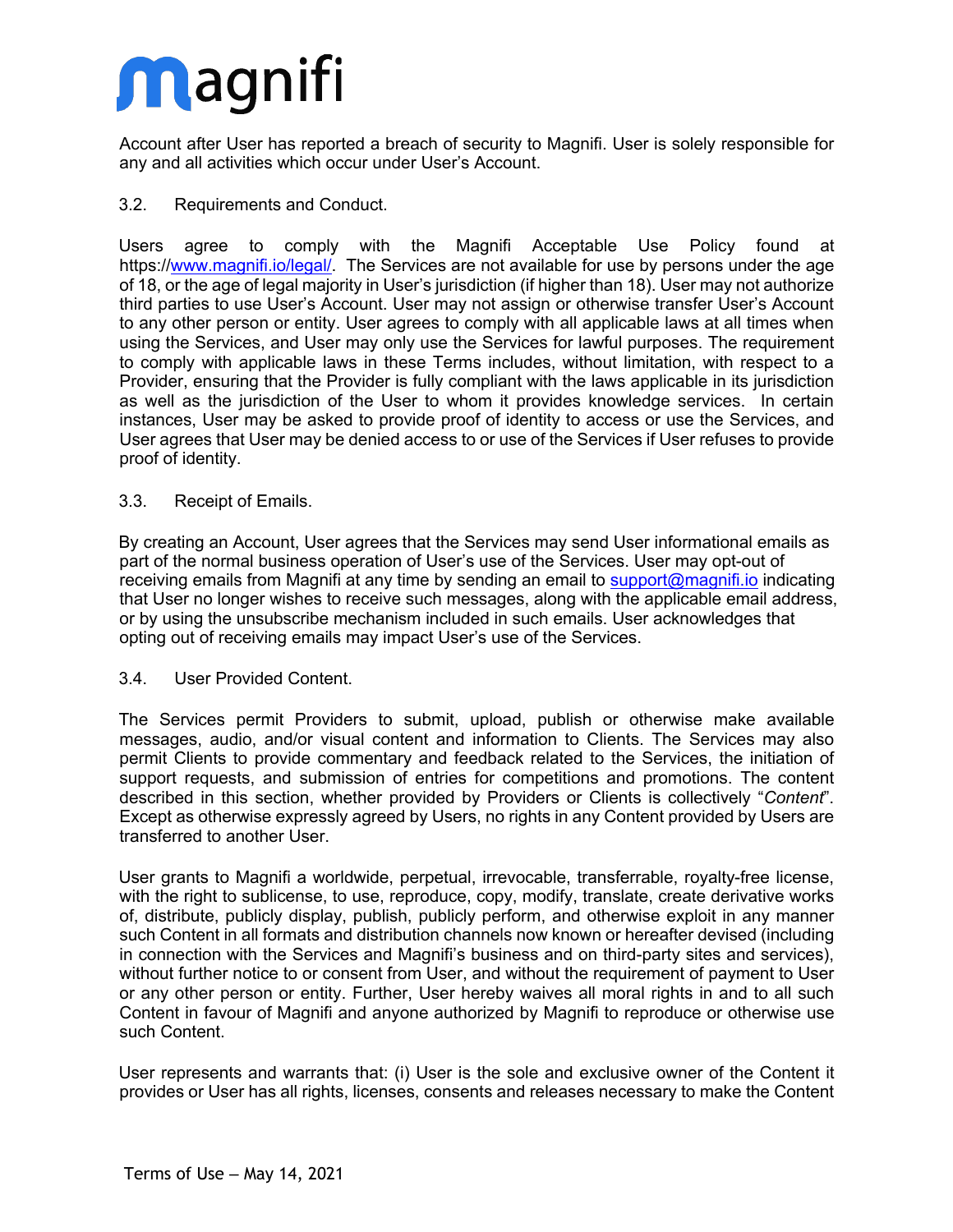available to Users and to grant to Magnifi the license to the Content as set forth above; and (ii) neither the Content nor User's submission, uploading, publishing or otherwise making available of such Content nor Magnifi's use of the Content as permitted herein will infringe, misappropriate or violate a third party's intellectual property or proprietary rights, or rights of publicity or privacy, or result in the violation of any applicable law or regulation.

User agrees to comply with the Magnifi Acceptable Use Policy and, without limiting the scope of the Magnifi Acceptable Use Policy, shall not provide or make available Content that is defamatory, libelous, intimidating, hateful, violent, dangerous, obscene, indecent, pornographic, discriminatory, or otherwise offensive, as determined by Magnifi in its sole and absolute discretion, whether or not such material may be protected by law. Magnifi may, but shall not be obligated to, review, monitor, or remove Content, and/or ask User to remove their Content, at Magnifi's sole discretion and at any time and for any reason, without notice to User.

Magnifi does not guarantee the confidentiality of any communications made by User through the Application. Although Magnifi generally adheres to the accepted industry practices in securing the transmission of data to, from and through the Application or the Services, User understands, agrees and acknowledges that Magnifi cannot and does not guarantee the security of data transmitted over the Internet or public networks in connection with User's use of the Application or the Services.

#### 3.5. Network Access and Devices.

User is responsible for obtaining the data network access necessary to use the Services. User's mobile network's data and messaging rates and fees will apply if User accesses or uses the Services from a wireless-enabled device and User shall be solely responsible for such rates and fees. User should consult its carrier for details. User is responsible for acquiring/downloading and updating compatible hardware or devices necessary as well as operating system software to access and use the Services and Application and any updates thereto. Magnifi does not guarantee that the Application, the Services, or any portion thereof, will function on any particular hardware or devices. In addition, the Application or the Services may be subject to malfunctions and delays occurring in association with the use of the Internet and electronic communications.

### 3.6. Breach of Terms.

Without limiting any other right that Magnifi may have as set out in these Terms, if User breaches any provision of these Terms, then User shall no longer be entitled to use the Application and the Services or any component thereof. Magnifi may, in its sole discretion, change, suspend or terminate, temporarily or permanently, the Application, the Services or any component thereof or any of its features at any time, or terminate User's use of the Application, the Services or these Terms, for any reason, without any notice or liability to User or any other entity. If these Terms or User's permission to use the Application and Services is terminated by Magnifi for any reason, the agreement formed by User's acceptance of these Terms will nevertheless continue to apply and be binding upon User in respect of its prior use of the Application and Services and anything relating to or arising from such use. If User is dissatisfied with the Application or Services or any component of the Application or Services or any knowledge services provided by Providers, then User's sole and exclusive remedy is to discontinue using the Application and Services. Without limiting the generality of the foregoing, the following sections shall survive termination or expiry of these Terms: 6 (Disclaimers; Limitation of Liability; Indemnity).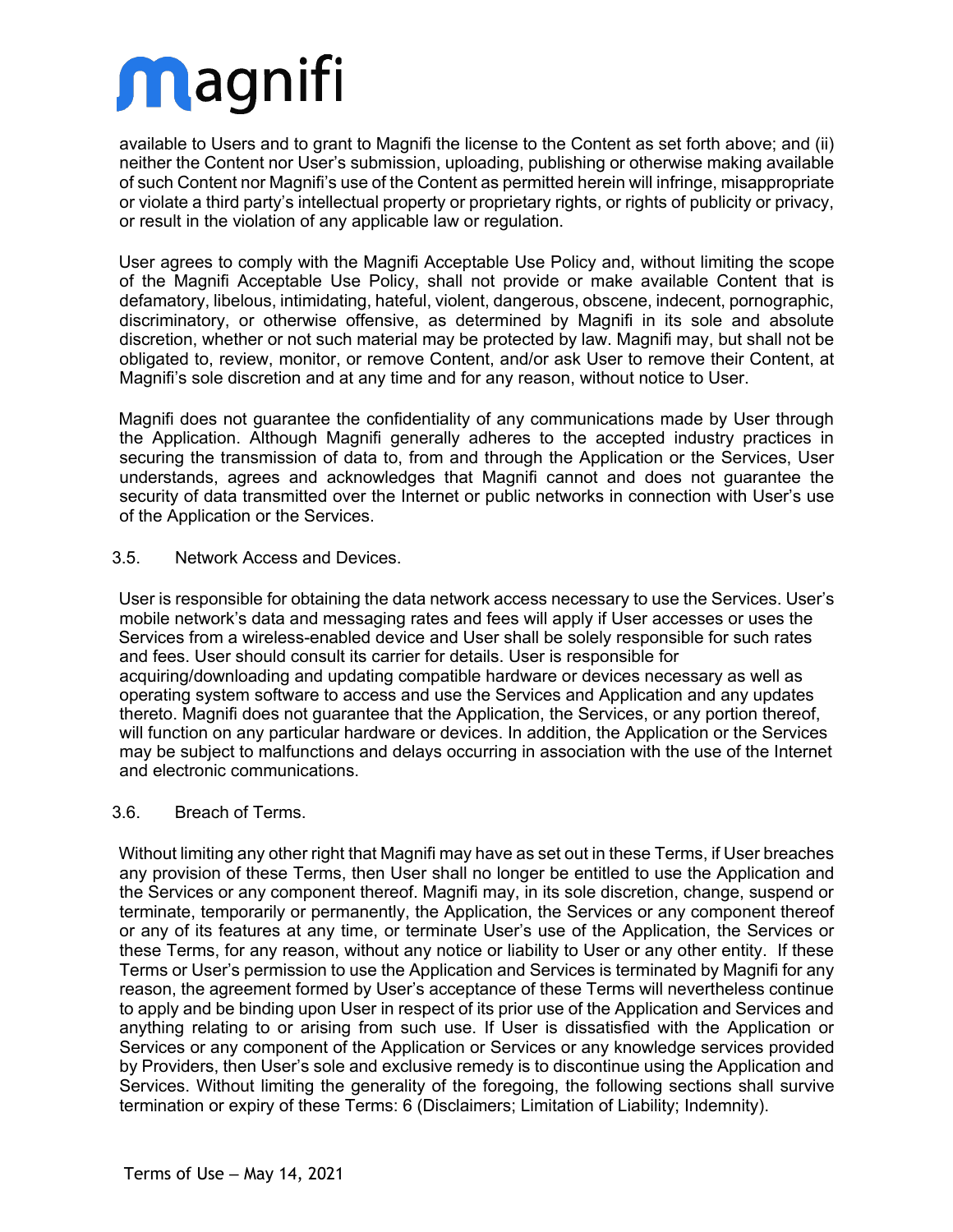### 4. Appointments / Scheduled Meetings

When a provider receives a meeting request from a Client, the Provider will be required to either confirm or reject the request within 24 hours of when the request is made or the request will be automatically cancelled. When a meeting is requested with a Provider via the website, Application and Services, Magnifi will share with the Provider: (i) the name of the Client who has requested the meeting; and (ii) a link to the Client's profile page, so that Provider can view this information before confirming or rejecting the meeting. When a Provider confirms a meeting they have the option to amend the method of payment and invite additional guests to the meeting. Magnifi will send the Provider and Client an email and notification via the Application confirming such booking, depending on the selections you make via the website, Application and Services.

#### 5. Payments

#### 5.1. Client's Payment Terms.

Client understands that Client's use of the Application and Services will result in charges and fees to Client including for the services Client receives from a Provider, which include the Client Fee (as described below), any Cancellation Charges and any other applicable fees and charges (collectively, "*Charges*") and Client agrees to pay such Charges. Magnifi conducts a preauthorization of Client's credit card or accepted payment partner account prior to the commencement of each session between a Provider and a Client. Charges for services that Client receives from a Provider are set by the Provider and quoted in each listing on a perminute or flat fee basis in US Dollars. Client acknowledges that it is Providers, and not Magnifi, who set the per-minute or flat fee Charge rates. Provider may, in Provider's sole discretion, give Clients free communication using the Application. Magnifi agrees to facilitate Client's payment of the applicable Charges on behalf of the Provider as Provider's limited payment collection agent. Client authorizes Magnifi to charge the Charges and payment of the Charges in such manner shall be considered the same as payment made directly by Client to the applicable Provider. Charges paid by Client are final and may only be partially or fully refundable in certain circumstances determined by Magnifi in its sole discretion. Magnifi may charge interest on any unpaid amounts at a rate specified by Magnifi.

Users acknowledge that Magnifi uses Stripe as a payment provider and that Stripe may charge Users certain fees or charges directly on account of the processing of payments in connection with the use of the Services. Users agree to pay all of such fees and charges in accordance with Stripe's posted fee and charge payment terms.

All Charges are due immediately and payment will be facilitated by Magnifi using the credit card or payment partner account designated in Client's Account, after which Magnifi will send Client a receipt by email. If Client's credit card is determined to be expired, invalid or otherwise not able to be charged, or if Client' payment partner account is determined to be inoperative, Client agrees that Magnifi may, as Provider's limited payment collection agent, use another payment method in Client's Account, if available.

Magnifi reserves the right to establish, remove and/or revise Charges for any or all knowledge services obtained through the use of the Services at any time in Magnifi's sole discretion.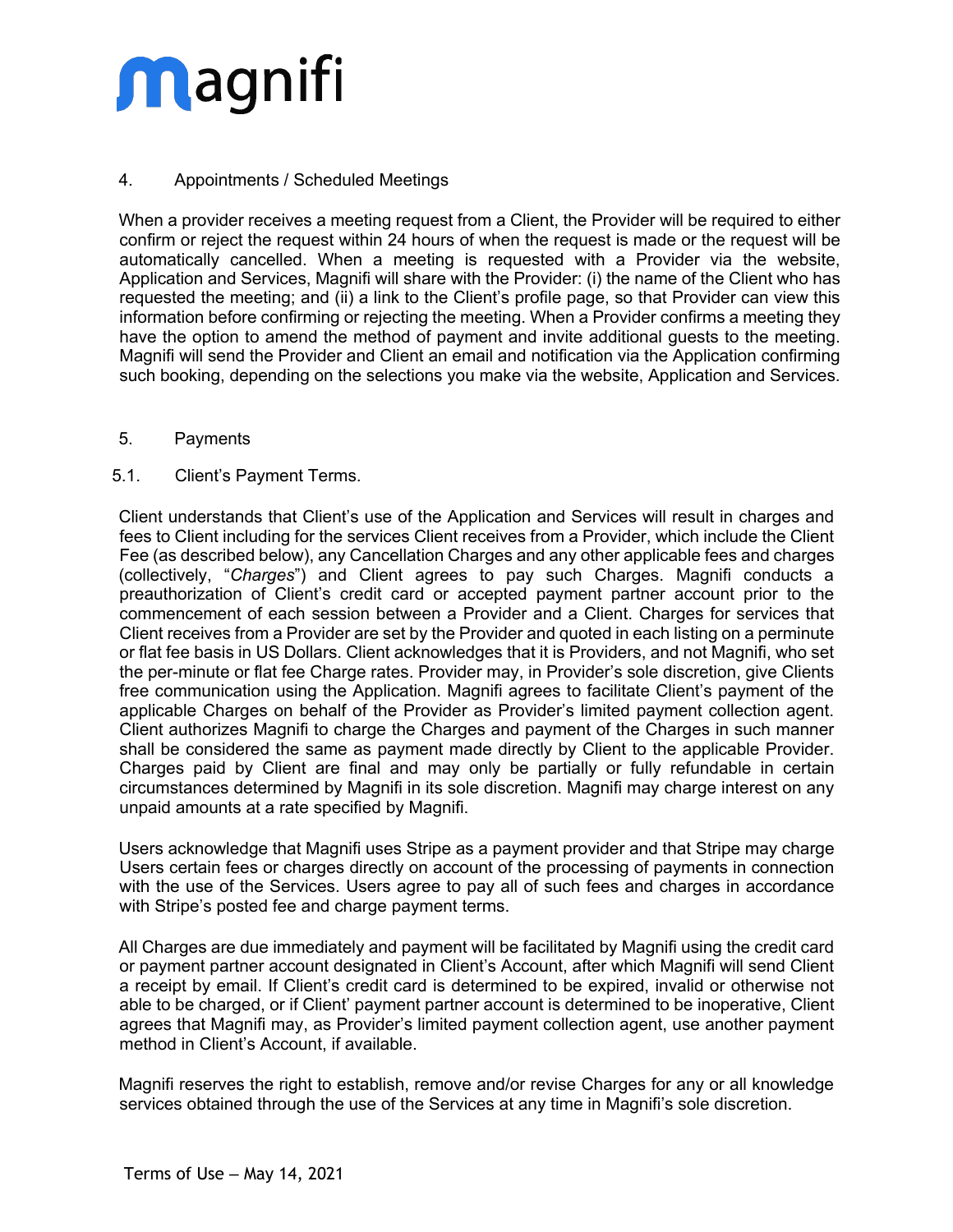### 5.2. Provider's Payment Terms.

Providers are entitled to charge a fee for each instance of completed services provided to a Client that are obtained via the Services plus any applicable taxes ("*Client Fee*"). Provider acknowledges and agrees that the Client Fee is the only payment that the Provider will receive in connection with the provision of knowledge services. Provider may only charge a Client Fee as may be permitted by applicable law. Provider: (i) appoints Magnifi as Provider's limited payment collection agent solely for the purpose of accepting the Client Fee from the Client on Provider's behalf via the payment processing functionality facilitated by the Services; and (ii) agrees that payment made by a Client to Magnifi (or to an affiliate or service provider of Magnifi acting as an agent of Magnifi) shall be considered the same as payment made directly by Client to Provider. The Client Fee that the Provider sets and charges for the knowledge services must be in accordance with applicable law, as well as any restrictions or requirements communicated to Provider or posted on the Magnifi website or otherwise posted on the Services, including certain minimum charges.

In consideration of Magnifi's provision of the Services for Provider's use and benefit hereunder, Providers agree to pay Magnifi on a per meeting basis or on a monthly subscription service fee basis ("*Paid Subscriptions*")(in each case, the "*Service Fee*") that is billed to Providers by Magnifi based on the Charges set forth on the Provider's order form. The Service Fee is calculated as a percentage of the Client Fee, and will be such percentage as disclosed by Magnifi to Provider via email or otherwise made available electronically by Magnifi from time to time together with all applicable taxes. If no Service Fee percentage has been communicated in writing by Magnifi to Provider, it shall be deemed to be nine percent (9%) of the Client Fee with respect to services performed on a per meeting basis and three and one half percent (3.5%) of the Client Fee where the Provider is on a monthly Paid Subscription plan. Magnifi will conduct a pre-authorization of Provider's credit card or accepted payment partner account when a Provider signs up for the monthly Paid Subscription plan.

In the case of a Provider who is connected on Magnifi through a company or other entity which is the Magnifi Account holder, all fees paid or received in connection with the Services are paid to or received from the connected company or other entity.

Magnifi reserves the right to change the Service Fee at any time and Magnifi will provide Provider with notice in the event of such change. Continued use of the Service after such change in the Service Fee calculation shall constitute Provider's consent to such change.

Magnifi may withhold from any amounts payable to Providers as may be required by applicable law.

### 5.3. Trials

From time to time, we or others on our behalf may offer trials of Paid Subscriptions for a specified period without payment or at a reduced rate (a "*Trial*"). Magnifi may determine your eligibility for a Trial and withdraw or modify a Trial at any time without prior notice and with no liability, to the extent permitted under applicable law.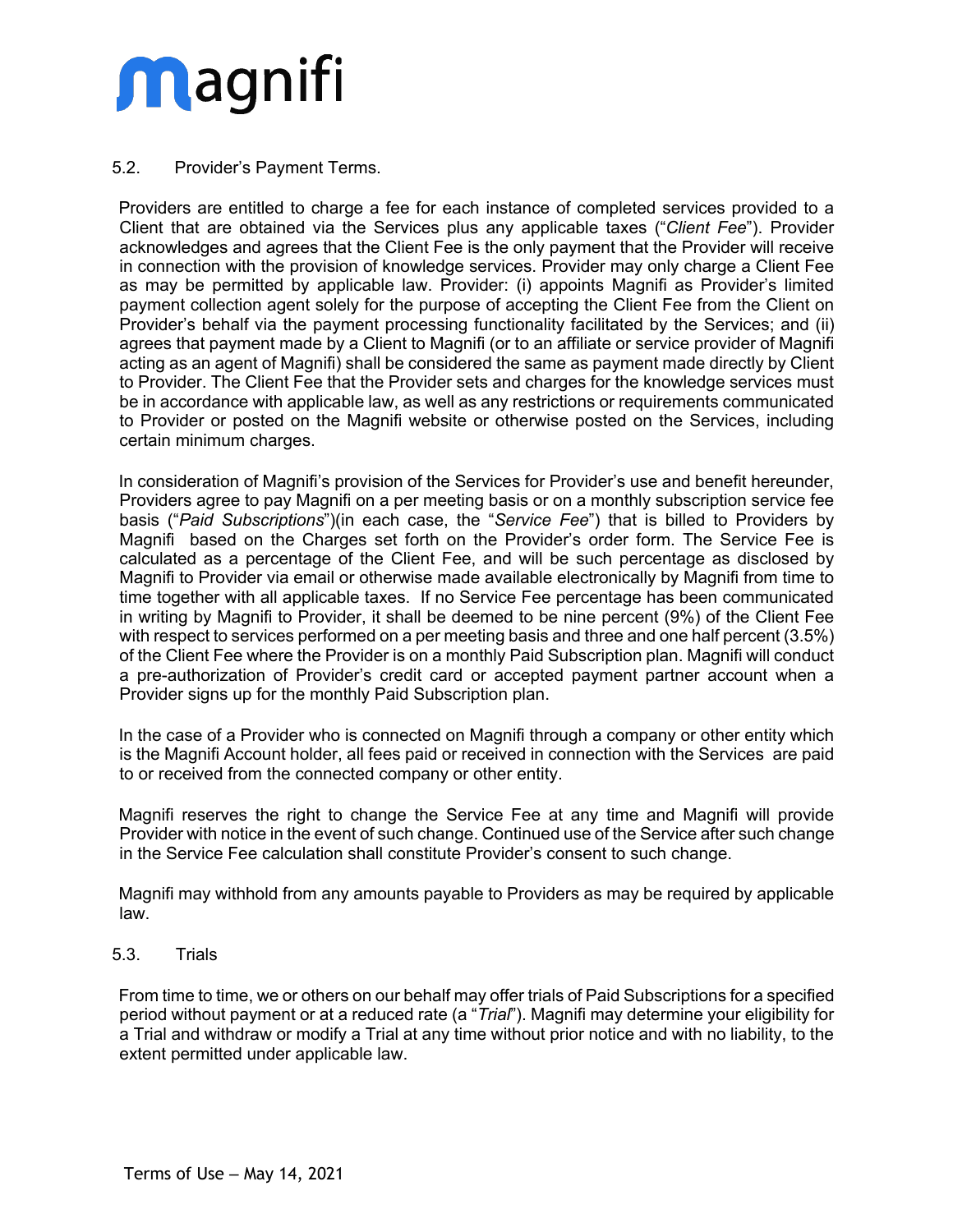In some cases, we will require you to provide your payment details to start the Trial. By providing such details you agree that we will conduct a pre-authorization of your credit card or accepted payment partner account and begin charging you for your Paid Subscription on the first day following the end of the Trial on a recurring monthly basis or another interval that we will disclose to you in advance. IF YOU DO NOT WANT THIS CHARGE, YOU MUST CANCEL THE APPLICABLE PAID SUBSCRIPTION BEFORE THE END OF THE TRIAL BY CLICKING HERE IF YOU SIGNED UP FOR THE TRIAL THROUGH MAGNIFI, OR, IF YOU RECEIVED YOUR TRIAL THROUGH A THIRD PARTY, YOU MUST CANCEL THE APPLICABLE PAID SUBSCRIPTION THROUGH THE THIRD PARTY.

Provider acknowledges and agrees that Provider is required to: (i) complete all tax registration obligations and calculate and remit all taxes related to Provider's provision of knowledge services to Clients as required by applicable law; and (ii) provide Magnifi with all relevant tax information. Provider further acknowledges and agrees that Provider is responsible for the payment of all taxes on Provider's own income arising from the performance of the knowledge services and receipt of payment for such services. Notwithstanding anything to the contrary in these Terms, Magnifi may in its sole discretion based on applicable tax and regulatory considerations, collect and remit taxes resulting from Provider's provision of knowledge services and/or provide any of the relevant tax information Provider has provided pursuant to the foregoing requirements in this Section directly to the applicable government tax authorities on Provider's behalf or otherwise.

- 6. Disclaimers; Limitation of Liability; Indemnity.
- 6.1. LIMITATION OF LIABILITY.

TO THE GREATEST EXTENT PERMITTED BY APPLICABLE LAW, IN NO EVENT SHALL MAGNIFI OR ITS OFFICERS, DIRECTORS, EMPLOYEES, AFFILIATES, AGENTS, THIRDPARTY SERVICE PROVIDERS, CONTRACTORS, OR LICENSORS BE LIABLE FOR ANY INDIRECT, INCIDENTAL, SPECIAL, EXEMPLARY, PUNITIVE OR CONSEQUENTIAL DAMAGES, LOST PROFITS, LOST REVENUE, LOST DATA, PERSONAL INJURY OR PROPERTY DAMAGE RELATED TO, IN CONNECTION WITH, OR OTHERWISE RESULTING FROM ANY USE OF THE SERVICES, THE APPLICATION OR OTHERWISE ARISING IN CONNECTION WITH THESE TERMS, EVEN IF ADVISED OF THE POSSIBILITY OF SUCH DAMAGES AND REGARDLESS OF THE FORM OF ACTION, WHETHER IN CONTRACT OR IN TORT INCLUDING NEGLIGENCE. WITHOUT LIMITING THE GENERALITY OF THE FOREGOING, MAGNIFI AND ITS OFFICERS, DIRECTORS, EMPLOYEES, AFFILIATES, AGENTS, SERVICE PROVIDERS, CONTRACTORS, AND LICENSORS SHALL NOT BE LIABLE FOR ANY DAMAGES, LIABILITY OR LOSSES ARISING OUT OF: (i) USER'S USE OF OR RELIANCE ON THE SERVICES OR USER'S INABILITY TO ACCESS OR USE THE SERVICES; (ii) ANY CONTENT PROVIDED BY ANY USER INCLUDING, WITHOUT LIMITATION, ANY USE OF OR RELIANCE ON SUCH CONTENT, AND/OR ANY ERRORS OR OMISSIONS IN SUCH CONTENT; OR (iii) ANY TRANSACTION OR RELATIONSHIP BETWEEN CLIENT AND ANY PROVIDER, EVEN IF MAGNIFI HAS BEEN ADVISED OF THE POSSIBILITY OF SUCH DAMAGES. WITHOUT LIMITING THE GENERALITY OF THE FORGOING, MAGNIFI SHALL NOT BE LIABLE FOR DELAY OR FAILURE IN

PERFORMANCE RESULTING FROM CAUSES BEYOND MAGNIFI'S REASONABLE CONTROL. IN NO EVENT SHALL THE TOTAL AGGREGATE LIABILITY OF MAGNIFI OR ITS OFFICERS, DIRECTORS, EMPLOYEES, AFFILIATES, AGENTS, SERVICE PROVIDERS,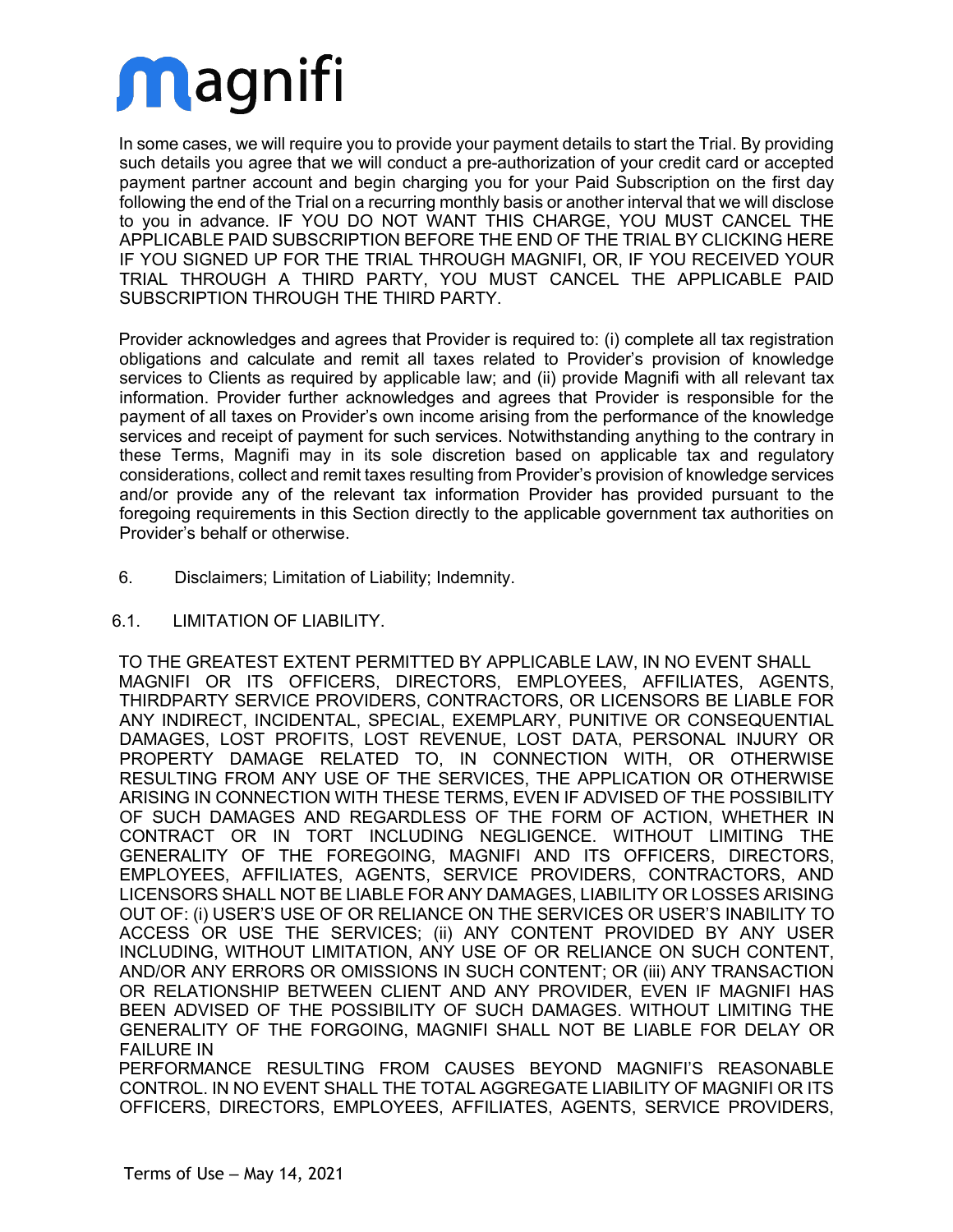CONTRACTORS, OR LICENSORS TO USER FOR ALL DAMAGES, LOSSES, CAUSES OF ACTION OR OTHER AMOUNTS EXCEED AN AGGREGATE OF \$100 EVEN IF ADVISED OF THE POSSIBILITY OF SUCH DAMAGES AND REGARDLESS OF THE FORM OF ACTION, WHETHER IN CONTRACT OR IN TORT INCLUDING NEGLIGENCE.

MAGNIFI'S SERVICES MAY BE USED BY CLIENTS TO SEARCH FOR AND CONNECT WITH PROVIDERS, BUT CLIENTS AGREE THAT MAGNIFI HAS NO RESPONSIBILITY OR LIABILITY TO THEM RELATED TO ANY KNOWLEDGE SERVICES PROVIDED TO THEM BY PROVIDERS. CLIENT'S RELIANCE ON ANY INFORMATION OBTAINED FROM OR THROUGH THE APPLICATION OR SERVICES IS SOLELY AT CLIENT'S OWN RISK. COMMENTS OR OPINIONS EXPRESSED ON THE APPLICATION OR SERVICES ARE THOSE OF THE RESPECTIVE USER ONLY. COMMENTS OR OPINIONS EXPRESSED ON THE SERVICES OR IN ANY CONTENT DO NOT NECESSARILY REPRESENT OR REFLECT THE VIEWS OF MAGNIFI. MAGNIFI IS NOT RESPONSIBLE FOR, AND DISCLAIMS ALL LIABILITY IN RELATION TO, ANY AND ALL CONTENT POSTED, UPLOADED OR OTHERWISE SUBMITTED TO OR THROUGH THE APPLICATION AND SERVICES.

CLIENTS ACKNOWLEDGE AND AGREE THAT THEY ARE SOLELY RESPONSIBLE FOR ANY AGREEMENT MADE BETWEEN A PROVIDER AND A CLIENT, AS WELL AS ANY KNOWLEDGE SERVICES THE PROVIDER PROVIDES. MAGNIFI IS NOT LIABLE IN ANY WAY FOR ANY AGREEMENT MADE BETWEEN A PROVIDER AND A CLIENT OR FOR THE ENFORCEMENT OF SUCH AGREEMENT, INCLUDING, BUT NOT LIMITED TO, IN ANY AGREEMENTS IN RELATION TO THE FEES AND USAGE OF THE SERVICES IN ANY WAY OTHER THAN AS OFFERED OR SUGGESTED BY MAGNIFI. MAGNIFI MAKES AVAILABLE AN ONLINE PLATFORM OR MARKET NETWORK WITH RELATED TECHNOLOGY FOR CLIENTS AND PROVIDERS TO MEET ONLINE AND ARRANGE FOR THE PROVISION OF KNOWLEDGE SERVICES WITH EACH OTHER. MAGNIFI IS NOT A KNOWLEDGE SERVICE PROVIDER AND IS NOT RESPONSIBLE FOR THE KNOWLEDGE SERVICES. UNLESS EXPLICITLY SPECIFIED OTHERWISE IN THE MAGNIFI PLATFORM, MAGNIFI'S RESPONSIBILITIES ARE LIMITED TO FACILITATING THE AVAILABILITY OF THE SITE, APPLICATION AND SERVICES.

WITHOUT LIMITING ANY OTHER PROVISION(S) OF THESE TERMS, USER ACKNOWLEDGES AND AGREES THAT MAGNIFI HAS NO OBLIGATION WHATSOEVER UNDER THESE TERMS OR OTHERWISE TO CORRECT ANY DEFECTS OR ERRORS IN THE SERVICES OR ANY COMPONENT THEREOF, REGARDLESS OF WHETHER USER INFORMS MAGNIFI OF SUCH DEFECTS OR ERRORS OR MAGNIFI OTHERWISE IS OR BECOMES AWARE OF SUCH DEFECTS OR ERRORS.

THE LIMITATIONS AND DISCLAIMERS IN THIS SECTION DO NOT PURPORT TO LIMIT LIABILITY OR ALTER A CLIENT'S RIGHTS AS A CONSUMER THAT CANNOT BE EXCLUDED UNDER APPLICABLE LAW.

6.2. Certain Additional Representations, Warranties, Covenants and Indemnities of Clients and Providers.

Provider represents, warrants and covenants that Provider holds and will continue to hold so long as it provides knowledge services through the Services, all required permits, authorizations, certifications or licenses required by applicable laws to provide the knowledge services to Clients. Provider agrees to indemnify and hold Magnifi and its officers, directors,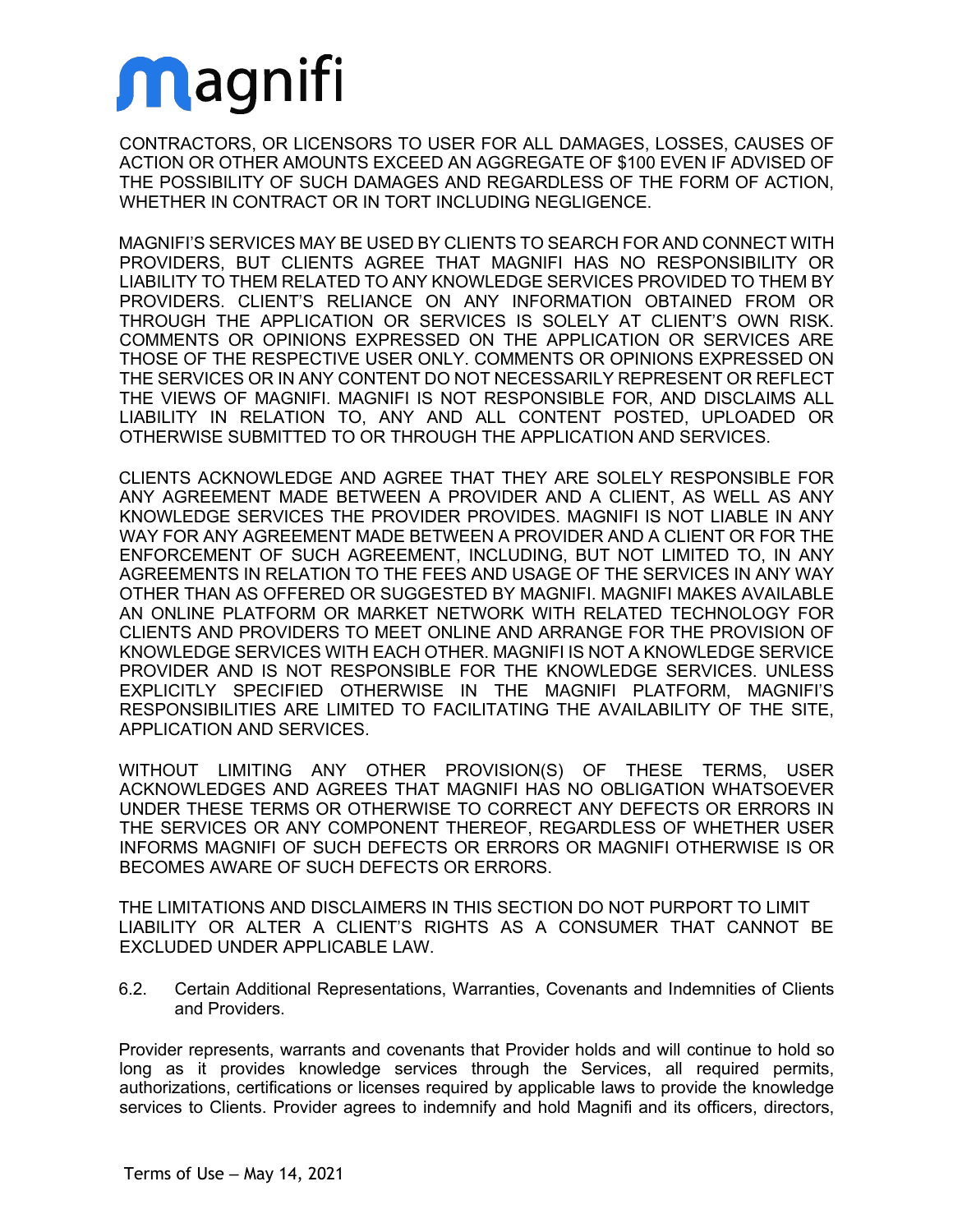employees, affiliates, agents, service providers and contractors harmless from (and at Magnifi's request, defend) any and all claims, demands, losses, liabilities and expenses (including legal fees) arising out of or in connection with: (i) Provider's breach of this representation and warranty or of these Terms, whether through negligence or otherwise; or (ii) Provider's violation of the rights of any Client.

Client represents, warrants and covenants that: (i) Client is at least 18 years old and has reached the age of majority in Client's jurisdiction of residence; (ii) Client possesses the legal authority to create a binding legal obligation; (iii) Client will use the Services in accordance with these Terms and applicable laws; (iv) all information supplied by Client on the Application or through use of the Services of the Services is true, accurate, current and complete; and (v) if Client is accessing or using the Application on behalf of another person or corporate entity, Client represents and warrants that Client has the authority to do so and to bind such person or entity to these Terms.

Without limiting the generality of the foregoing, Client agrees to indemnify and hold Magnifi and its officers, directors, employees, affiliates, agents, service providers and contractors harmless from (and at Magnifi's request, defend) any and all claims, demands, losses, liabilities, and expenses (including legal fees) arising out of or in connection with: (i) Client's use of and or reliance on the Services or knowledge services obtained through Client's use of the Services; (ii) Client's breach or violation of the foregoing representation and warranty or of these Terms, whether through negligence or otherwise; (iii) Magnifi's use of Client's Content; (iv) Client's violation of the rights of any third party; (v) Client's violation of the rights of any Provider; or (vi) Client's breach or violation of any applicable law.

### 7. Governing Law; Arbitration.

Except as otherwise set forth in these Terms and except with respect to individual residents of Quebec, these Terms shall be exclusively governed by and construed in accordance with the laws of the Province of Ontario and the federal laws of Canada applicable therein, excluding its rules on conflicts of laws.

To the maximum extent permitted by law and except with respect to individual residents of Quebec, any dispute, conflict, claim or controversy arising out of or broadly in connection with or relating to the Services or these Terms, including those relating to its formation, validity, application, performance, breach, termination or its construction or its enforceability (a "*Dispute*") shall be determined by a sole arbitrator (the "*Arbitrator*") under the *Arbitration Act, 1991* (Ontario) (the "*Arbitration Act*"). The Arbitrator will be any person on whom the parties can agree. If the parties cannot agree, the Arbitrator will be appointed by a judge of the Superior Court of Justice of Ontario on the application of any party on notice to all the other parties. No individual will be appointed as Arbitrator unless he or she agrees in writing to be bound by the provisions of this Section. The laws of Ontario and the federal laws of Canada applicable therein will apply to the substance of all Disputes. The arbitration will take place in the City of Toronto unless otherwise agreed in writing by the parties. The language to be used in the arbitration will be English. The Arbitrator will have the right to determine all questions of law and jurisdiction, including questions as to whether a Dispute is arbitrable, and will have the right to grant legal and equitable relief including injunctive relief and the right to grant permanent and interim injunctive relief, and final and interim damages awards. The Arbitrator will also have the discretion to award costs, including reasonable legal fees and expenses, reasonable experts' fees and expenses, reasonable witnesses' fees and expenses pre-award and post-award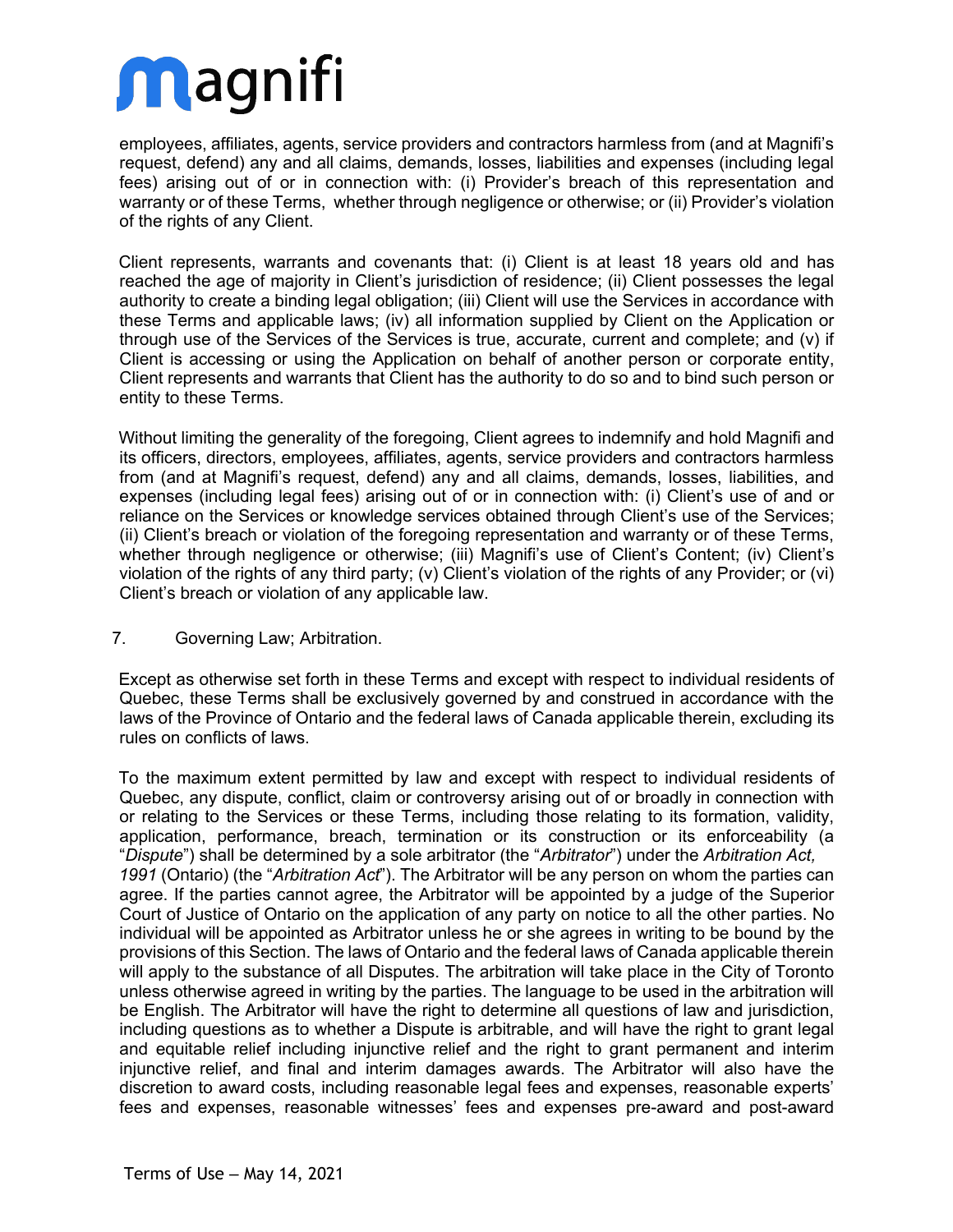interest and costs of the arbitration, provided that the Arbitrator will not make an award of costs on a distributive basis. The parties desire that any arbitration should be conducted in strict confidence and that there will be no disclosure to any person or entity of the existence or any aspect of a Dispute except as is necessary for the resolution of the Dispute. All matters relating to, all evidence presented to, all submissions made in the course of, and all documents produced in accordance with, an arbitration under this Section 6, as well as any arbitral award, will be kept confidential and will not be disclosed to any person or entity without the prior written consent of all the parties except as required by applicable laws, or by an order of an Arbitrator. Except as required by applicable laws, all awards and determinations of the Arbitrator will be final and binding on the parties, and there will be no appeal of any such award or determination on any grounds. Prior to the appointment of the Arbitrator, the parties may apply to the courts for interim relief. A request for interim relief by a party to a court will not be considered to be incompatible with this Section 6 or as a waiver of this provision.

#### 8. Other Provisions

#### 8.1. Claims of Copyright Infringement.

Any claims of copyright infringement shall be sent to Magnifi's designated agent. Please visit Magnifi's web page at https://www.magnifi.io/legal/ for the designated agent's address and additional information.

#### 8.2. Notice.

Magnifi may give notice by means of a general notice on the Services, electronic mail to User's email address in User's Account, or by written communication sent to a User's address as set forth in User's Account. User may give notice to Magnifi by written communication to Magnifi's address at 30 Wellington Street West, 5<sup>th</sup> Floor, Toronto, Ontario, M5L 1B1.

#### 8.3. General.

These Terms may not be assigned by User in whole or in part, without Magnifi's prior written consent. Any permitted assignment shall not relieve User of User's obligations hereunder. Magnifi may, without prior notice and without consent, assign these Terms to any third party. User gives User's approval to Magnifi for it to assign these Terms, in whole or in part, including without limitation to: (i) a subsidiary or affiliate; (ii) an acquirer of Magnifi's equity, business or assets; or (iii) a successor by amalgamation, merger or other business combination. Upon any such assignment by Magnifi, the assignee shall assume all of the rights, obligations and liabilities of Magnifi and Magnifi shall be fully released.

These Terms shall not be construed to and do not create a relationship of agency, partnership, employment or joint venture. Clients and Providers shall not have the authority to bind Magnifi without the prior written consent of Magnifi. For greater certainty, without limiting the generality of the foregoing, Clients and Providers are prohibited from executing any document on behalf of Magnifi. The inclusion of portions of these Terms in Providers' arrangements with Clients shall not create a contractual relationship between Clients, Providers and Magnifi with respect to the knowledge services delivered by Providers to Clients.